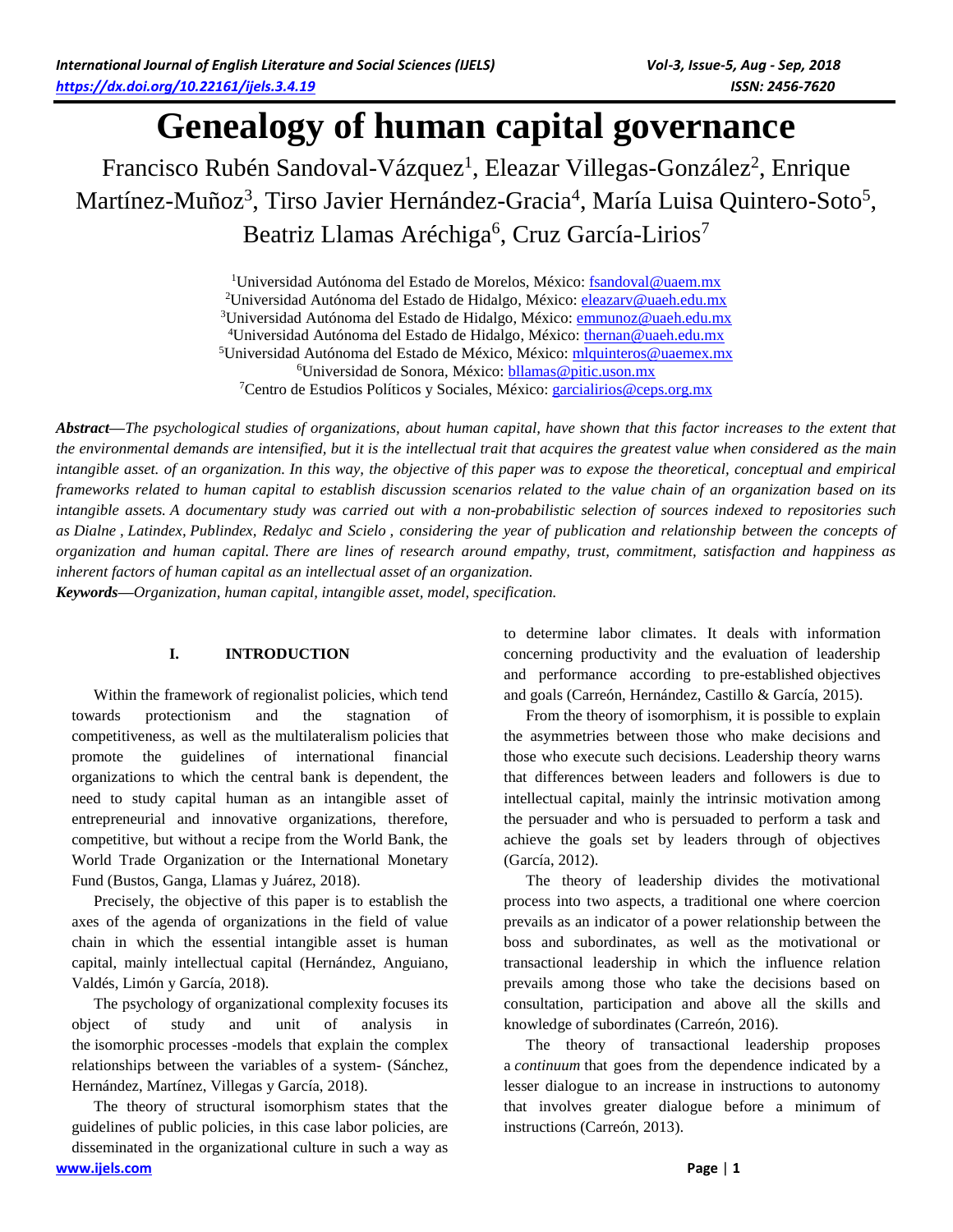In this way, transactional leadership would be inferred from the self - concept of both the leader and the subalterns through the analysis of their narratives and stories that would allow them to interpret their identity with respect to the management and management style. Consequently, it is inferred not only who the actors are or who they have been, but who they will be in certain environmental contingencies, organizational cultures and work climates (García, Carreón & Hernández, 2017).

However, both types of leadership are distinguished by focusing responsibility on the figure and attributes of a single person to which a group depends, it will be the theory of social capital that questions the limits and scope of the theory of human capital, mainly his subaltern theory of leadership to highlight the importance of social cooperativism (Carreón, Hernández, Quintero, García & Mejía,2016).

The approximation of social capital assumes that 1) people who share resources and goods are an end in themselves; 2) the instruments to share goods and resources suppose affections such as trust and cooperation; 3) therefore, the asset is in the same relationship more than in resources, goods or people (García, Carreón, Hernández & Salinas, 2016).

The theory of social capital considers that the relationships between people are networks of production and reproduction of information and knowledge. It is a system of reciprocities in which a sender is a receiver in the process of information dissemination, decision making and execution of incentives (Carreón, 2016).

The theory of social capital enhances continuous relationships but considers discrete relationships as the basis of continuous relationships, since organizations produce knowledge from latent processes such as psychological ones (García, 2014).

However, the theory of network analysis studied the structure of social capital that it identifies as a graph. It is a conglomerate of implicit or tacit relationships that organizations establish as objectives and goals are adjusted to the demands of the environment and corresponding innovations (García, Carreón, Hernández, Méndez & Bautista, 2013).

The theories of rational choice, human capital, leadership, social capital and networks of knowledge or graphs highlight the importance of an intangible asset focused on the knowledge and skills of talented people who work for companies that are distinguished by their openness to change, bidirectional communication, horizontal structure and intrinsic motivation (García, 2018a).

It is a process of formation of intangible capital from which *habitus* relations of power and influence not only reflect a high degree of violence, but also symbolize a redistribution of roles and relationships to change the rules of the establishment of target sets s, tasks and goals (García, Carreón, Hernández, Aguilar, Rosas & Bustos, 2015).

The psychological studies of organizations when analyzing isomorphic processes, complex relationships between the variables of a system, such as demands and resources, have established trajectories of dependency relationships between culture, climate, commitment, performance and Organizational Violence (Elizarraraz, Molina, Quintero, Sánchez y García, 2018).

The isomorphism, among other phenomena, evidences the neguentropic and the entropic. The first is the balance between demands and resources. On the other hand, entropy is inferred from the imbalance between environmental contingencies and the capacities of organizations (García, Carreón, Hernández, Montero & Bustos, 2012).

That is, an organization is complex because it generates isomorphism from the guidelines of the State or the market. Isomorphism is inferred when the climate of relationships is in equilibrium with respect to the task climate, that means that demands and resources are also in balance. Therefore, isomorphism reveals the interrelation between negun tropia and entropy (García, Carreón & Hernández, 2017).

If organizations are complex in their climate of relationships, then their differences are due not only to the degree of empathy and trust between leaders and followers, but also commitment and motivation are factors that define the processes of decision making and execution (Carreón, 2014).

The term comes from the English *to lead* relative to driving, direction and command. It is a persuasive rather than coercive style of influence oriented towards the achievement of objectives and goals, but it is the type of communication that establishes the relationship of dependence between the leader and the other members of the organization (Hernández, Carreón, Bustos, y García, 2018).

Leadership can be defined as the set of processes that guide people and teams in a certain direction towards the achievement of excellence and organizational learning, primarily through non-corrective means. From the author's perspective, management and leadership are two aspects of management practices that complement each other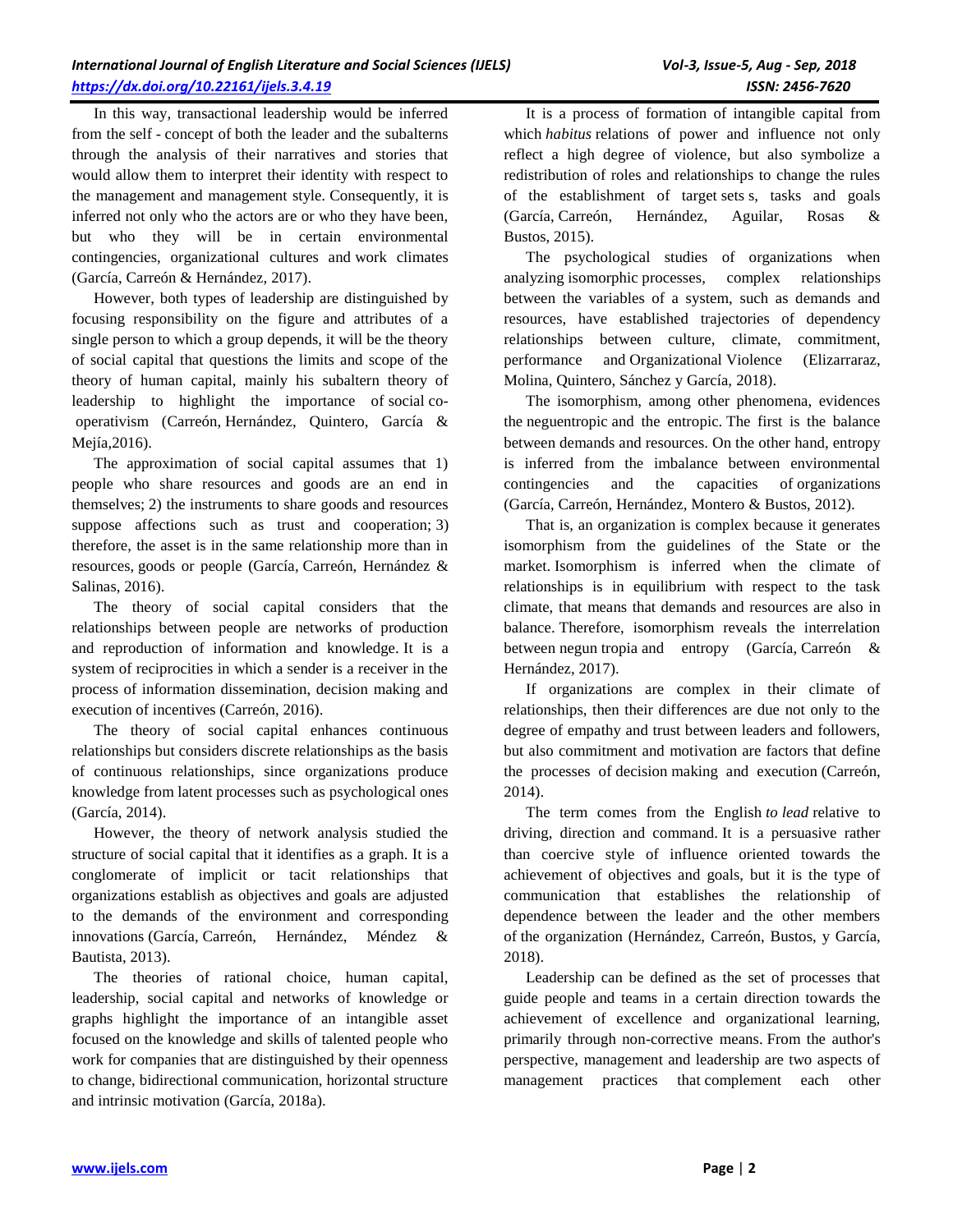(García, Carreón, Hernández, Carbajal, Quintero, Sandoval & Valdés,2016).

It is linked to the ability to generate processes of awareness and call to work in collaboration with others, in achieving the goals and values usually buried in the farrago of everyday routines. From the role of the leader, the manager calls for promoting communication and the sense of the objectives that are to be achieved in the immediate future, in the medium and long term. Thus, leadership is related to motivate and inspire this transformation and to interact with personal actions and those of teams (Carreón, 2013).

The manager, as a leader, communicates the shared vision of the future of what is attempted by articulating a joint search of the members of the organization that do not necessarily share the same institutional space and time, although they do have the same challenges (Carreón, 2016).

In that sense, the leadership assumes the complex challenge of calling for participation in extensive networks aimed at ensuring quality education for all students. Leadership is not simply related to the quality of individual leaders, although this is, of course, important. It is also essential the role played by the leaders, their management style, their relationship with the vision, values and goals of the school and its way of approaching change (Carreón, De la Cruz & De los Santos, 2015).

In the administrative process, leadership becomes supervision and strategy. In the first case, a control system is implemented, but it is the strategy that gives meaning to a management style. The first feature is rather a mechanism of power and the second feature consists rather in the monitoring of a system (García, 2018b).

The behavioral approach assumes democratic and autocratic leadership styles; climate of relationships and tasks. It is an approach to actions rather than decisions, but with an emphasis on the reactions of the other members of the organization (García, Espinoza y Carreón, 2018).

In the case of democracy brought to organizations, it not only opposes the autocracy circumscribed to a person, but also involves negotiation and learning through example rather than through intentions. The emphasis on democracy entails the climate of relationships around which leadership is a motivator of the actions of a group, but not in the discourse, but in practice (Carreón, Hernández y García, 2018).

Precisely, it is in the dimension of the acts that determine the decisions or strategies to carry out a professional activity oriented to an objective and organizational goal. In this sense, the dialectic between mission and vision would determine the tasks to be established in the work groups (García, Carreón, Hernández, Aguilar, Rosas, Morales & Garcia, 2015a).

However, the participatory approach implies a displacement of the leader by the initiatives of the participatory groups. Based on a model or decision-making tree, the establishment of actions is oriented from the direct relationship between the alternatives of action and the expected results (Aguilar, Pérez, Pérez, Morales y García, 2018).

In a specific sense, the delimitation of the actions supposes a leadership that not only specifies the objectives according to the capacities of the other members of the organization, but the motivating potential that the leader can implement in his abilities (García, Carreón, Hernández, Mendoza, Mejía & Quintana, 2014).

The styles that emphasize the actions are in the transformational leadership. It is a style in which motivation is established from admiration, trust, charisma; but they are transformational because they go beyond their possibilities and interests. However, the collateral processes of productivity depend on the managerial capacities of leaders whose traits and functions support the system and lead it to productivity (García, Carreón & Hernández, 2017).

In this way, organizational leadership is made up of two dimensions that allude to its features to tributes such as level of intelligence, extroversion, influence and number of followers. While the functions of the leader are linked to observable actions that not only affect their adherents, but also generate synergies and management networks as well as knowledge (Sánchez, Carreón, Molina y García, 2018).

It is necessary that the leader knows the hardware and software required to perform their activities, a leader administrator should know for example the word processor, the spreadsheet, as well as the database manager that correspond to the company, as well as the global management program of the company (Carreón, 2016).

The leader must follow the procedures that are established in advance, the administrative process must be followed to the letter to have better results, it is convenient that the leader is trained continuously and to set the example to his collaborators (García, Valdés, Sánchez, Elizarraráz, Méndez & Hernandez, 2015).

It must have a deep knowledge in the area of work that falls to the leader, one of the characteristics of the natural leaders is that they strongly dominate the department where they are located, for example, a regional administrator, knows the staff of the different areas , as well as the results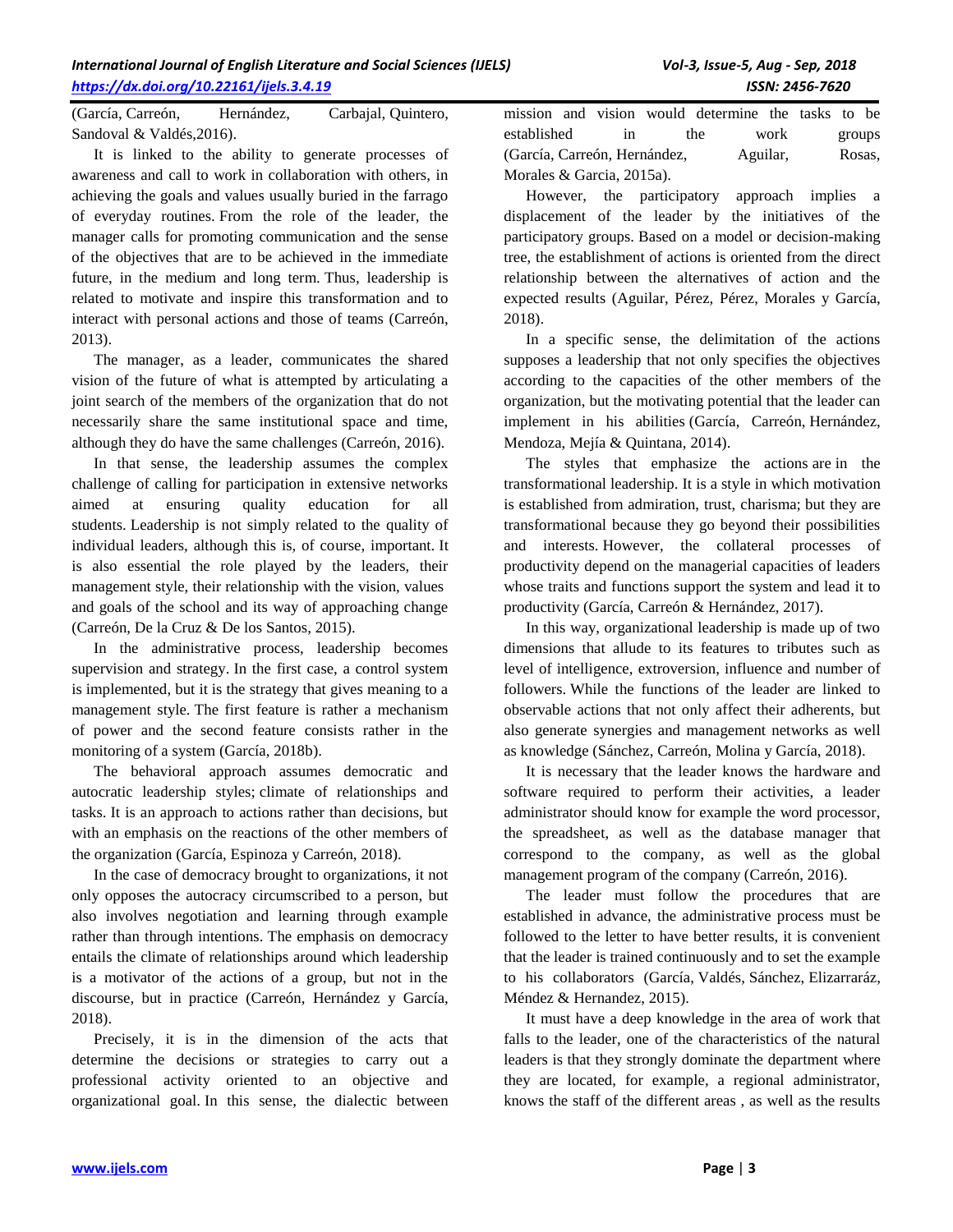that are expected from that particular person, knows the pros and cons of certain administrative processes as well as technological ones. The leader teaches his followers to carry out the activities, that is why knowledge is one of the tools the leader uses to be followed (Bustos et al., 2018).

It is said in common terms that common sense is the least common sense, since there are no guidelines for decision making, however, it is expected that the person who exercises leadership can perform certain tasks effectively, the leader always rely on the rules, and the guidelines within the company, thus making decisions without affecting the interest that has in common the company (Garcia ,Carreón, Hernández, Mendoza, Mejía & Quintana, 2014).

The leader establishes the direction, sense, speed in the actions that their followers must undertake, without the perfectly established vision, the followers do not know where to go and they can give different results than expected. Continuous learning is essential for the person who leads the team, it is convenient to be trained frequently, since he oversees training in turn the other members, as well as advising them on the possible problems they have to the time to do your work (Hernández et al., 2018).

Good judgment must be maintained, the leader must be calm on most tense occasions, he must be able to reassure subordinates, he must inspire the confidence that followers may need. One of the most important characteristics, since the group of followers expects their leader to support them in difficult times, regardless of whether it is day or night, it is convenient to be alert to the needs of their group in command, and be extremely collaborative (García, Carreón, Hernández, Montero & Bustos, 2012).

One must trust the members of the work team, in the administration the facts of delegating functions lead to think that the members of the group will actually perform the tasks entrusted to them, the leader reflects this confidence to each of the members, is It is necessary to establish guidelines to control the actions he performs, independently of believing that if they perform the tasks (Carreón et al., 2018).

The boss is the figure of power within the organization, is the person who officially has the right to command. The boss must be the one who makes decisions regarding his subordinates. The one that decides on new hires, on promotions and transfers, on performance evaluation, on merits, training, separation, discipline, methods and work processes (García, 2018b).

The concept of role is based on an *"expectation"* of the individual's behavior. It is a series of expected behavior patterns that are attributed to someone who occupies a certain position in a social unit. The person identifies with the social group where he works. It is the idea that the individual has, the treatment within the workplace. They are the individual goals of the employee. They are the unwritten agreements, what they do and what they are expected to do are not compatible (Carreón, Hernández, Quintero, García & Mejía, 2016).

There are six leadership styles:

In autocratic leadership he has absolute power over team members, employees have limited acceptance to issue opinions to the leader, so several of the members may feel underestimated by being treated in this way, characterized by having high levels of lack of work and a high turnover of personnel, this type of leadership is effective, for the lower levels, such as workers or technicians, since it allows this type of leader an almost absolute control of the activities of the group (García , 2013).

The bureaucratic leadership follows the rules established by the organization to the letter, and control their collaborators follow them, this type of leadership is effective in places where there are certain types of risks, such as security companies, companies that transport toxic materials, or where absolute control of tasks is required, it may not work in some areas such as creativity, since strict control can cause stress (Hernández et al., 2018).

The charismatic leadership inspires enthusiasm, and the collaborators participate in such enthusiasm with which they achieve the objectives set out in advance, this type of leader believes in himself and in the group he controls, a problem that can present this type of leadership is that productivity is centered on the actions of the leader, so that, if it goes away, the productivity of the group of workers may be reduced, and they may even resign massively (Carreón, Hernández, Castillo & García, 2015) .

Participatory or democratic leadership tends to ask the group of collaborators the actions that must be taken to achieve the organizational goals, this can motivate group members to be more participatory, and encourages the creation of ideas, as well as belonging to the group. group, a problem that generates is the time to address the issues that must be solved, however if quality is important instead of speed this is very effective (Carreón, Hernández, Quintero, García & Mejía, 2016).

Laissez-faire leadership means *"let it be"* , it can be used in groups where creativity must flow, where group participants must deliver research results or some kind of art, group participants must be very specialized, motivated, although in this case the leader must establish sufficient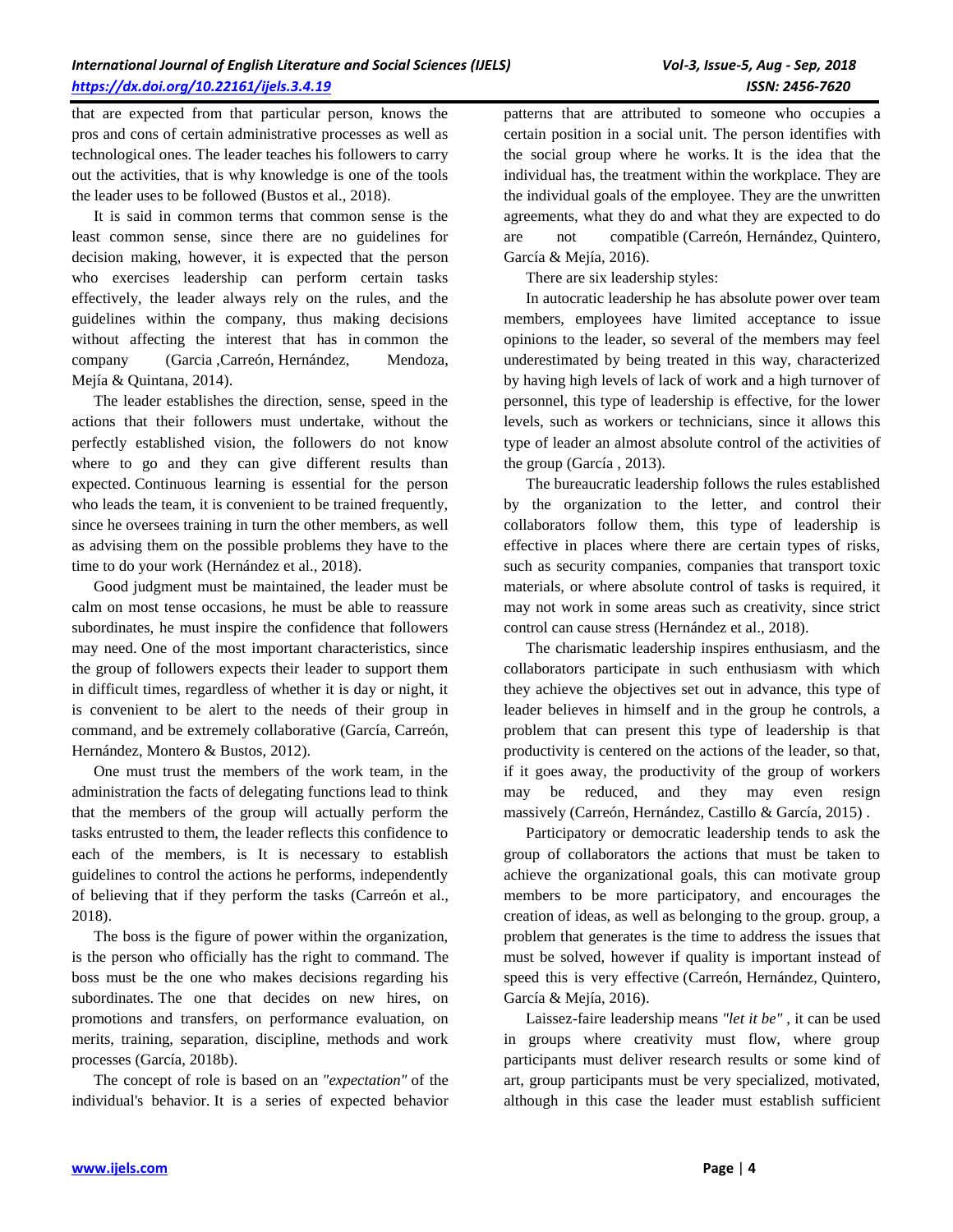control, because if the results are not monitored, it may happen periodically that after the end of the term the objectives are not achieved or the result is not as expected, On the other hand, the quality may be different from what the company expects from said product, for example if a poster is needed and the client thinks that oil can be used and the worker is told that the result is a poster, the artist can use a different technique as watercolor, and give a magnificent result, but for the client it will not be, since its specification was different (Carreón , 2016).

Leadership oriented to people or leadership oriented to relationships is oriented to the accomplishment of tasks, the leader is oriented to the development of their teams, the participation of the members is a priority, since the leader is responsible for training and teaching almost individual to its members, this type of leadership is effective when the activities that have to be developed are not too complex, for example it can be the painting of crafts, the control of a machine where the product does not require a very demanding quality as the production of granulated chocolate (García , Carreón, Hernández, Carbajal, Quintero, Sandoval & Valdés, 2016).

Natural leadership seeks to satisfy the needs of a group, it is also called servile leadership, it is a form of democratic leadership, since it must ask for opinion from the team members to develop their activities, one of the problems that this type of leader has is that the members of the group may or may not take it into account as their power is not formalized within the organization, on the other hand it is difficult to delegate activities, since the members of the group may or may not do them, another problem that can be to present is that if this type of leader takes force and follows him more than the formal leader, the latter can lose control of the work team, for which he would have to remove the informal leader from the group (García , Carreón, Hernández & Salinas, 2016) .

Task-oriented leadership is focused precisely on the task, focuses on meeting the objectives that the position or positions under their charge fully meet the activities for which they were created, this type of leadership define very well the tasks and know the results that must obtain, determine the roles of each of the collaborators, one of the conflicts is that they do not think about the welfare of the collaborators, do not handle high standards of motivation, so it is difficult for them to retain workers through this means, the turnover rate can tend to be high, causing high costs in the training of new employees (Carreón, Hernández, Castillo & García, 2015) .

Transactional leadership is oriented to short-term tasks, the employee to be hired accepts and is obliged to follow the leader, the degree of obedience is always subordinated to the payment of their services, so it is very likely that he does not stop to think in the quality of the work or in the development of new possibilities for the improvement of it, if this type of leadership cannot be considered as such, since the leader is not followed by the will of the collaborator and the leader can punish if not It seems that the work that was developed by the collaborator is of the quality that was demanded (García, Carreón, Hernández, Mendoza, Mejía, Quintana, 2014) .

In the transformational leadership most of the theorists, these leaders are responsible for motivating their collaborators permanently, guide and support them, these leaders also seek the support of some of their employees, this type of leadership is also characterized by being innovative in the actions it performs, and the permanence of the collaborators is continuous, so that the training costs in the rotation of the personnel are induced (García , Carreón, Hernández, Aguilar, Rosas, Morales & Garcia, 2015 b).

As you can see the leader exercises a type of authority whether formal or informal, the leader must distribute or delegate the authority, the obligations to each member of the group according to the specialty to which they are oriented, this allows that there is a Some degree of autonomy of each member (Sánchez et al., 2018).

Develop and adapt clear strategies towards the organizational objective and oriented to the group with which you are working. The leader fosters commitment in the work team, to be successful in achieving the objectives of the organization. Follow the achievement of the plans and guide the work team. The leader establishes alliances with internal and external to ensure that the goals are met and thus achieve success. The leader implements new technologies or processes. The leader prepares himself and in turn trains the personnel in his charge and continuously promotes the preparation of the members of his work group (García, Carreón, Hernández, Carbajal, Quintero, Sandoval & Valdés, 2016).

The leader determines which employees are the most capable and which ones are the best ones to delegate authority and responsibilities, in case of dismissals, he knows better than anyone what elements are apt to remain within the work area. The leader guides the staff how to do things better, therefore, reduces the risks due to misuse of procedures. The leader evaluates his employees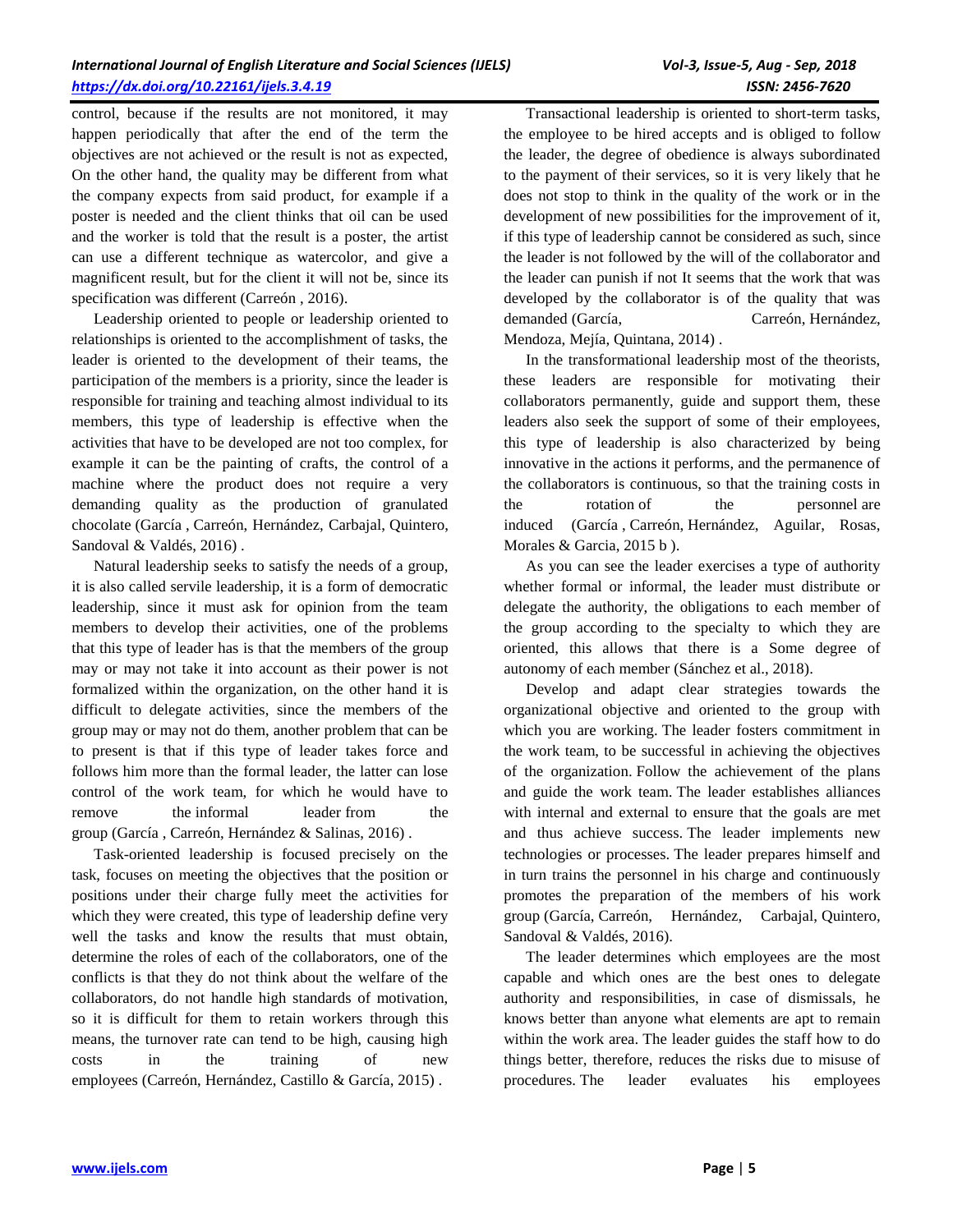continuously, and presents them to the immediate boss (Carreón, Hernández, Castillo & García, 2015).

However, very soon the theory of leadership was challenged by developing climates of trust and empathy focused on systematic violence of reducing complex processes into simple power relations of obedience and conformity. The antecedent of organizational violence was soon observed in depersonalization, stress and frustration (Bustos et al., 2018).

By the degree of exhaustion, depersonalization and frustration it is also possible to infer a style of transactional leadership considering its effects on the climate of relationships and the climate of tasks in managers and employees. That is, as the syndrome increases, it will be possible to establish the influence of leadership on the climates of relationships and tasks in the employees (García, Carreón, Hernández, Aguilar, Rosas, Morales & Garcia, 2015c).

In the case of personal quality, the integration of the leader with his subordinates would also be indicated by the levels of attachment, interests, cooperation, satisfaction, integration, empathy, commitment and identity. In this sense, the transactional style not only determines the assimilation of affectivity and emotion towards the leader, but also explains the achievement of objectives and goals (Carreón et al., 2018).

In the quality process, perception is an explanatory factor of the expectations generated around transactional leadership. As the leader is more valued, the quality increases and with it the beliefs about the performance of the leader. Therefore, perception opens the possibility of studying the relationship between leader and subordinates as it is mediated by expectations (Carreón, Hernández, Quintero, García & Mejía, 2016).

It is possible to notice that the indicators of leadership are processes limited to social learning that consist of the emergence and / or construction of representations before which the individual selects and categorizes the surrounding information to make decisions before the imbalance of demands and available resources (Hernández et al., 2018).

In this way, transactional leadership is a learning process in which the information issued or attributed to the leader is disseminated by inhibiting stress or promoting the transformation of relationships and tasks, as well as balancing the asymmetry between demands and resources. (Carreón, 2013).

Within the framework of neoliberal globalization, organizational development has been explained from theories that highlight the importance of human relationships and motivations (García, 2018a).

From the humanist approach of organizations, globalization is a guiding axis of emotions, feelings and affections. In this sense, the logic of globalization understood as the maximization of the relations of production and consumption with respect to the reduction of costs, is disseminated as a foundation. Therefore, individuals are considered instruments of persuasion and dissuasion to arrive at the ends of profit. It is a rational choice process in which two principles prevail; 1) win-win consisting of an intensive negotiation in which those involved result in a greater benefit to the costs invested and; 2) zero sum where they are involved in the dilemma of winning or losing (Carreón, 2014).

In this way, the logic of rational choice has been questioned by excluding from the benefits those who are involved in the dilemma of winning or losing. That organizational violence and its underlying processes of rationality as an instrument of domination between leaders and subordinates were the prelude to develop studies of organizational complexity where it was possible to observe the systemic violence of a leader towards his subordinates, but no longer as issuer but as mediator of this campaign of violence (García, 2018b).

The information and knowledge network include dissuasion and persuasion processes based on the degree of internal expectations as external to the network. If the climate of trust prevails in the network, then it will be possible to observe cooperation in entrepreneurship and task innovation (Sánchez et al., 2018).

Precisely, the continuous relationships -organizations with a control, vigilance and permanent motivation- and discrete relationships -organizations with sporadic and unidirectional climates- determine the complexity of the social capital, since the levels and degrees of interrelation affect the structures and phases of organizations -autoregulation, dissipation, adaptation and dynamism- (García, 2018a).

Complex organizations systems are limited to two relationships: tacit and implicit. From their structures and phases, complex organizations generate alternative processes of discretion and continuity. External demands and internal resources are limited to latent or visible opportunities, as well as to real or symbolic capacities (García, Carreón & Hernández, 2017).

It is about rational and affective dimensions in which organizations cultures produce and reproduce information that defines them as autocratic or complex. In this duality,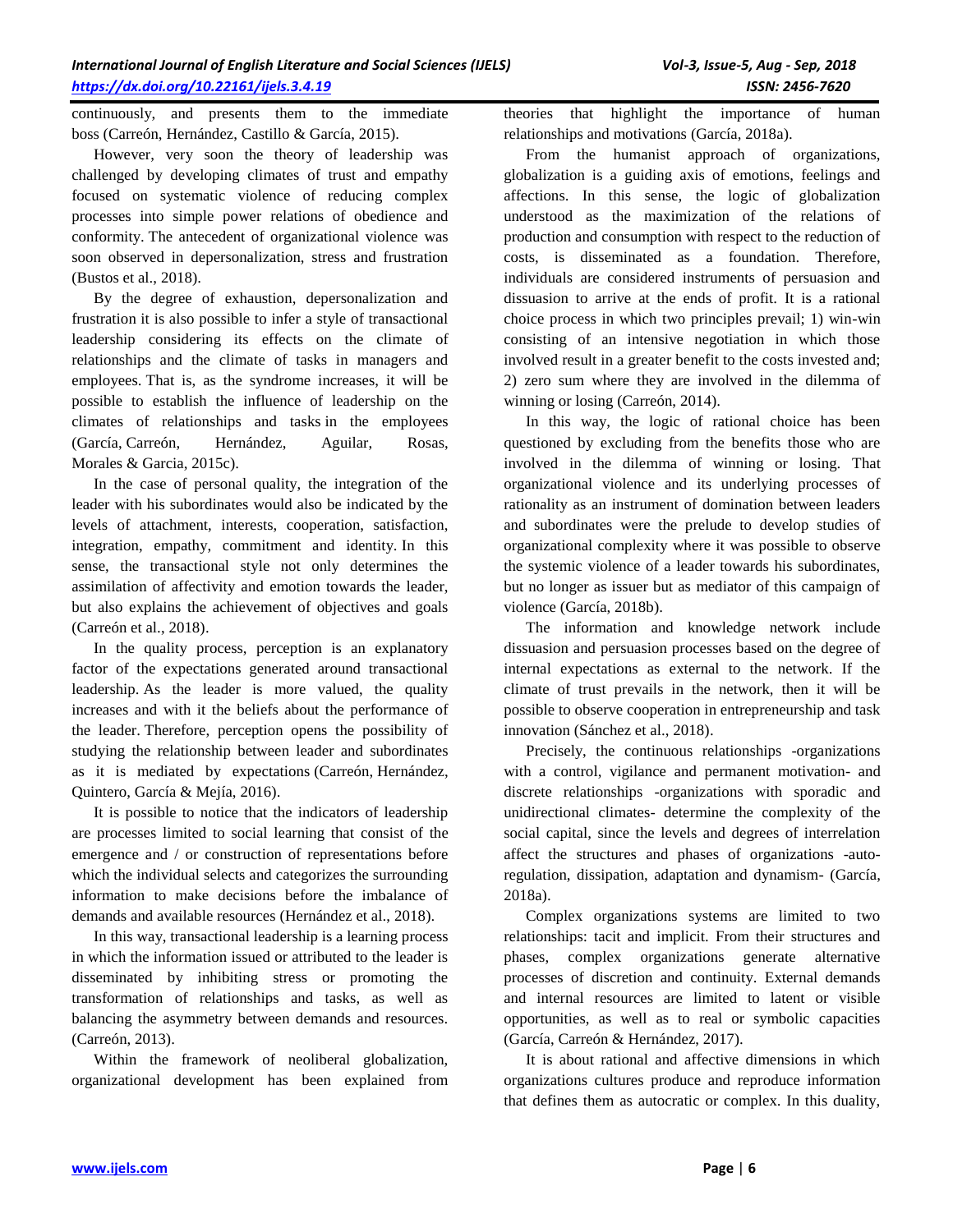complex organizations determine the quality of their processes and products (Carreón et al., 2018).

Although complex organizations seek to differentiate and integrate with other organizations, the continuity of their processes and the emergence of their resources confines them towards complexity (Carreón, Hernández, Quintero, García & Mejía, 2016).

The process that starts with rational choice as antecedent of human capital centered on leadership and its attributes of power, continues with the study of dependency relationships between decision makers and decision-makers, as well as the violence inherent in their interaction, culminates with the study of organizations as knowledge networks that forge strategic alliances between micro and transnational companies until consolidating the system of domination in clusters (Hernández et al., 2018).

Therefore, the graph includes nodes and arcs or instances and relations of production of knowledge in the case of departments or task teams. Unlike the theory of social capital that focuses on relationships or arcs, the theory of network analysis considers that they are the nodes more relevant than the arcs, since it is these instances that establish the innovations and anticipate the changes without having to take in account of the arcs (García, Carreón, Hernández & Salinas, 2016).

In this way, the nodes that are associated can be identified as dyads or triads, but if they share an organizational culture such as quality or success, then they are unimodal, configuring an order or number of total nodes included in the graph (García, Carreón, Hernández, Carbajal, Quintero, Sandoval & Valdés, 2016).

Once the order or number of nodes is established, the estimation of the density is established by dividing the existing relationships between the possible relationships. Such relations can unidirectional -twitter- or bidirectional - Facebook- (García et al., 2018).

Once the order or number of nodes is established, the estimation of the density is established by dividing the existing relationships between the possible relationships. Such relationships can be unidirectional -twitter- or bidirectional -Facebook- In both cases it is possible to calculate the directional weight (García, Carreón, Hernández, Mendoza, Mejía, Quintana, 2014).

The organizations that require other organizations, their directional weight can be significant and close to one, but if other organizations are the ones that need to establish relations with it and such question does not imply a benefit for it, the directional weight is determined by the connection demands more than for linking needs (Sánchez et al., 2018).

The bidirectional or multidirectional nodes, the estimate is divided into the inputs and outputs of information, the sum of both connections establishes its directional weight. If such estimation is greater with respect to other nodes, then it is considered that such organization is preponderant in the graph (Elizarraráz et al., 2018).

Implicit processes can also be established by calculating the directional weight that is required for an organization to link up with another distant or selective organization. In this way, the organizations configure a graph of estimated relationships and another graph of latent relationships (Carreón, 2016).

The graphs of estimated relationships provisionally define the conjunctural power of a node, but the graph of latent relationships determines the historical influence of the node. The difference is substantial because conjunctural power alludes to the probability that an organization has to respond to external demands based on its intermediation, but historical influence determines the potential that an organization would have if its resources would establish a unimodal culture (Bustos et al., 2018).

This is how organizational complexity refers to the power and influence represented in knowledge graphs, information networks, production nodes and relationship arcs. The theory of social capital and the theory of network analysis explain the complexity of organizations such as graphs, nodes or arcs, while describing cultures and exploring meanings among actors (Carreón, Hernández, Castillo & García, 2015).

If an organization is the result of the relationships between its talents, then its culture reflects the type of graph they build in response to the demands of the environment and internal resources. Organizational cultures allude to their uses and their customs, values and norms inferred by the meanings of their symbols, their symbolic structure materialized in rituals, their autonomous or semiautonomous sectors, their internal and external dialectics, their representations concerning surrounding information and their identity Social. Based on these characteristics, the analysis of complex organizations is limited to their culture, leaderships and climates (Hernández et al., 2018).

In this way, autocratic organizational cultures depend on leadership and task climates over their talents and motivations. In contrast, complex organizational cultures are encouraged by the production of knowledge of their talents and the motivation of their leaders (Carreón et al., 2018).

Autocratic cultures form graphs in which the continuity of discourses, conformities and isomorphism prevails, while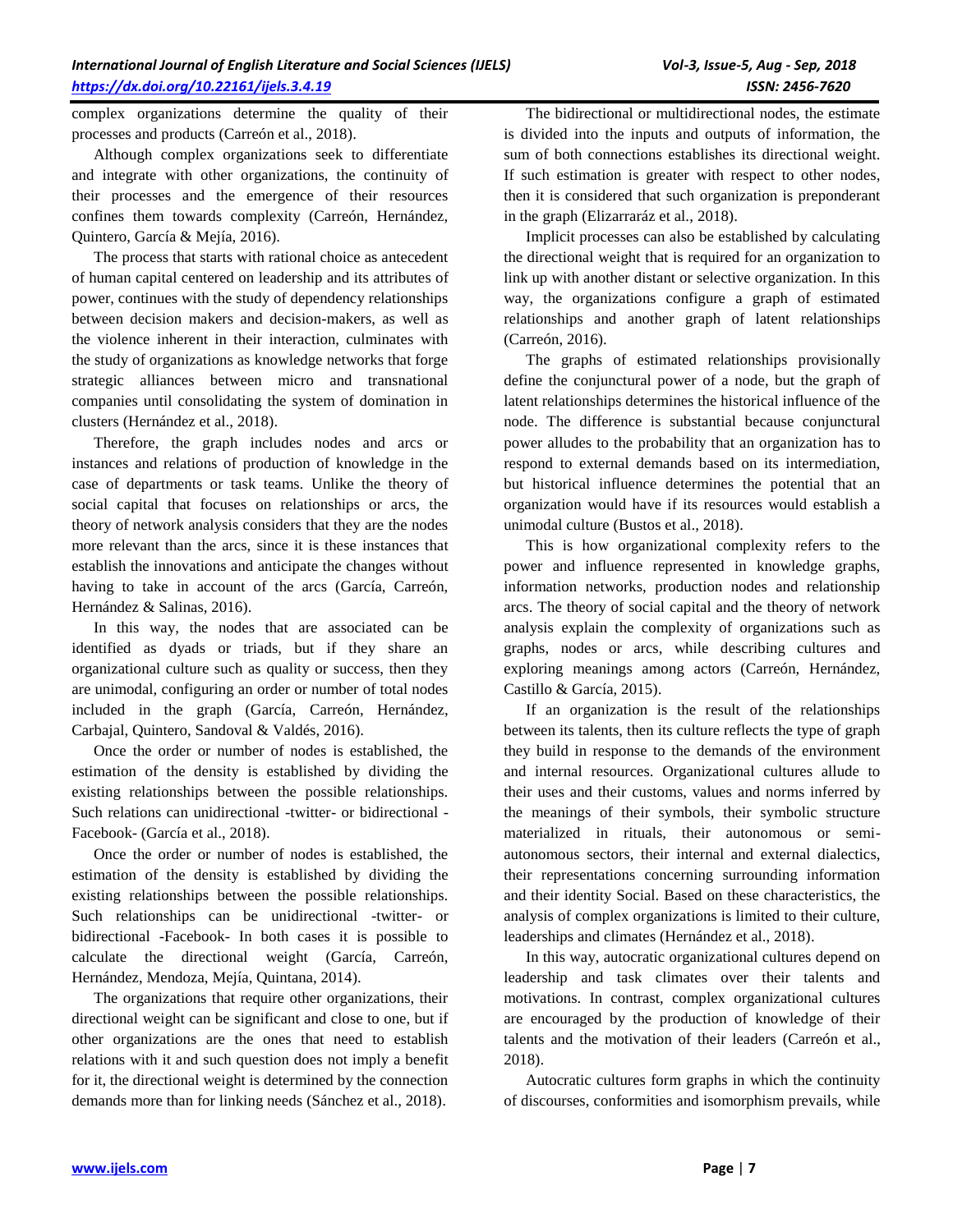complex organizations develop cultures and relations and sporadic in their processes that not only guide them in their adaptation or self-regulation, but also defines them as emerging and dynamic (García, Carreón, Hernández, Mendoza, Mejía, Quintana, 2014).

The leaderships of the autocratic cultures are preponderant nodes of decision but confined to values and norms of obedience and conformity. In complex organizational cultures, their nodes are latent leaderships that emerge when external demands surpass internal resources, or else, when relations between nodes require innovative processes and generate opportunities as well as capacities (García, Carreón, Hernández, Mendoza, Mejía, Quintana, 2014).

In terms of information and knowledge, autocratic cultures reproduce arcs while complex organizations generate latent and observable relationships, while structuring their objectives and goals according to the contingencies of the market or state institutionalism (Carreón, Hernández, Quintero, García & Mejía, 2016).

In other words, autocratic organizations make up structures of power and cultures of domination, while complex organizations structure cultures of innovation aimed at influencing their talents and leadership.

However, complex organizations differ from each other based on the relationships between their nodes and their contact intentions. Organizational avoidance is assumed as a factor of complexity, since it supposes the establishment of latent relationships (García, 2018a)

In other words, autocratic organizations make up structures of power and cultures of domination, while complex organizations structure cultures of innovation aimed at influencing their talents and leadership (García et al., 2018).

However, complex organizations differ from each other based on the relationships between their nodes and their contact intentions. Organizational avoidance is assumed as a factor of complexity, since it supposes the establishment of latent relationships (García, Carreón, Hernández, Carbajal, Quintero, Sandoval & Valdés, 2016).

In autocratic organizations, the avoidance of contact refers to a climate of tasks and negative relationships, but in complex organizations it implies a culture of entrepreneurship and latent innovation in parallel with the relationships established with the other nodes (Carreón et al., 2018).

Autocratic organizations assume that contact can be superficial or intimate to the extent that arcs are intensified, but complex organizations consider contact avoidance as a preliminary evaluation of the node towards leadership and talents. Therefore, the avoidance of contact implies a latent relationship that will materialize in influence and innovation rather than in relation to power, obedience and conformity (García, Carreón, Hernández, Aguilar, Rosas, Morales & García, 2015 b).

Avoidance of contact is subject to a series of internal processes in the organization such as categorization and identity. Because the nodes establish membership categories to exclude other nodes and avoid correspondence, organizations become more complex depending on the differentiation of their talents and leadership (Elizarraraz et al., 2018).

In contrast, an organization that includes its talents and leadership in the same category, not only generalizes its opportunities and capabilities, but also promotes superficial or autocratic relationships (Carreón, Hernández, Quintero, García & Mejía, 2016).

Complex organizational cultures generate information from arcs, nodes and graphs, but circumscribed to the categorization and identity of their leaderships and talents rather than external demands and internal resources, market opportunities or institutional guidelines. In such a process, complex organizations produce information to influence other similar organizations, although the organizational cultures around power - obedience and conformity - coexist with complex organizations (García, Carreón, Hernández, Mendoza, Mejía, Quintana, 2014).

Assets model and intangible capital

In a simple orientation, the specification of a model consists of a selection of factors, categories or variables often representing their trajectories of dependency relationships, or else, symbolizing their reflective relationships where a construct prevails (Elizarraráz et al., 2018).

In a complex sense, the specification refers to the network of trajectories of dependency relationships among the factors, categories or variables used in a review of the literature. That is, not only is the integration in a model or the reflection of a process but, moreover, a complex system is studied by its relationships and above all, by the unobservable or intangible relationships such as the case of the assets of human capital. no and intellectual (Carreón, 2016).

# **II. METHOD**

In this way, a non-experimental, cross-sectional, exploratory and documentary study was carried out with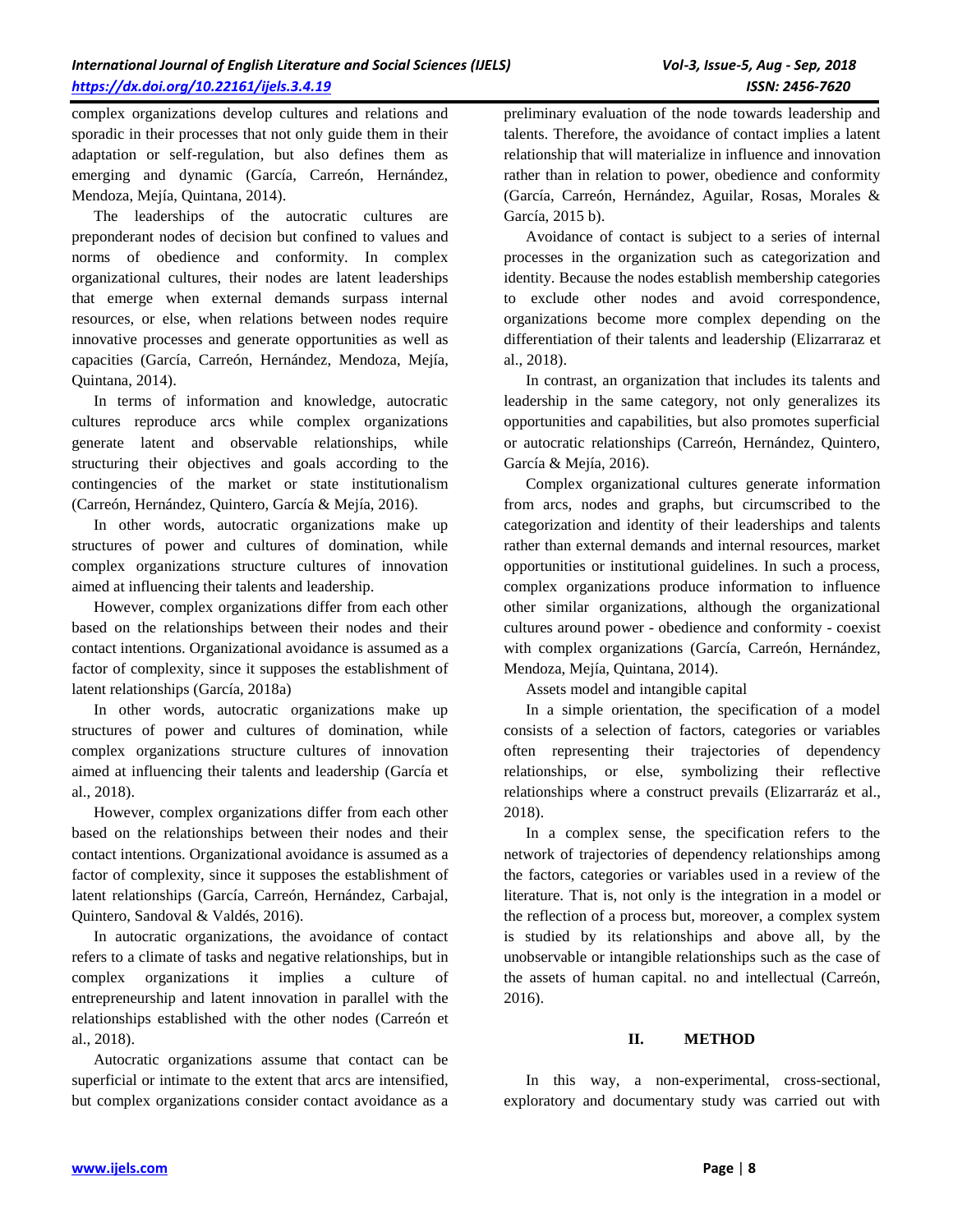a sample selection of sources indexed to Dialnet, Latindex, Publindex Redalyc and Scielo repositories, considering the publication period from 2010 to 2018, as well as the link between organization, capital and assets (see Table 1).

|                  | <b>Genealogy</b> | Governance     | Capital |
|------------------|------------------|----------------|---------|
| <b>Dialnet</b>   |                  | 32             |         |
| Latindex         | 37               |                |         |
| <b>Publindex</b> |                  | $\overline{4}$ |         |
| Redalyc          | $\Delta$         |                |         |
| <b>Scielo</b>    |                  |                |         |

*Table 1. Descriptives informational*

Source: Elaborated with data study

Next, the information was processed in a matrix of content analysis and was specified in a model and hypothesis for its contrast. The Delphi technique was used to specify the complex model and differentiate them from a simple model around the study, observation and analysis of assets and intangible capital in organizations.

The Delphi technique, often implemented to homogenize the answers to questionnaires and establish percentages of semantic coincidence between the people questioned, was used to process the information of the documentary sources, their contents, the reported findings and the discussions involved.

The information was emptied in a matrix according to the type of information, a comprehensive response was elaborated based on the proposals and suggestions of the coauthors, as well as in the seminars, colloquiums, forums or congresses in which they participated, explaining the progress of the research. From a general synthesis, the categories of analysis were derived and linked to variables reported in the state of knowledge. Finally, trajectories of dependency relationships were modeled following the principles of complexity in organizations, namely: fractality, fuzziness, chaos and emergency

Expert judges in genealogy, governance and human capital issues evaluated and rated the contents extracted from the documentary review, considering: -1 for information unfavorable to the origin of the governance of human capital, 0 for unlinked information and +1 for favorable information (see Table 2).

|                  | <b>Definition</b>                             | <b>Indication</b>                  | Codification                 | interpretation              |
|------------------|-----------------------------------------------|------------------------------------|------------------------------|-----------------------------|
| <b>Genealogy</b> | Refers to the origin of thought, or else, the | Data related to the discussion of  | -1 for information           | High scores allude to the   |
|                  | emergence of a concept directly or            | the concept in the literature      | unfavorable to the origin of | prevalence of an origin of  |
|                  | indirectly related to a corpus or a           | consulted                          | the governance of human      | the concept in the reviewed |
|                  | theoretical knowledge matrix (García,         |                                    | capital, 0 for unlinked      | literature                  |
|                  | 2018)                                         |                                    | information and $+1$ for     |                             |
|                  |                                               |                                    | favorable information        |                             |
| Governance       | It refers to a political system that results  | Data alluding to the information   | -1 for information           | High scores refer to the    |
|                  | from a process of co-presence, co-            | of disagreements and consensus     | unfavorable to the origin of | prevalence of the political |
|                  | participation, consensus, co-                 | between political and social       | the governance of human      | system reported in the      |
|                  | responsibility, co-management and co-         | actors, public and private sectors | capital, 0 for unlinked      | consulted literature        |
|                  | administration of resources transferred to    |                                    | information and $+1$ for     |                             |
|                  | public services (Carreón, 2018)               |                                    | favorable information        |                             |
| Human            | It refers to the instrumentation of           | Data allusive to the objectives,   | -1 for information           | High scores allude to the   |
| Capital          | knowledge in relation to the demands of       | tasks and goals in which the       | unfavorable to the origin of | prevalence of abilities     |
|                  | the environment and organizational            | demands of the environment         | the governance of human      | according to environmental  |
|                  | resources, as well as intellectual            | correlate with the capacities and  | capital, 0 for unlinked      | requirements stated in the  |
|                  | capacities such as experience, skills and     | resources reported in the          | information and $+1$ for     | literature                  |
|                  | knowledge (Hernández, 2018)                   | consulted literature               | favorable information        |                             |
|                  | T11A.                                         | $\mathbf{r}$                       |                              |                             |

*Table 2. Construction of the content analysis matrix*

Source: Elaborated with data study

#### **III. RESULTS**

Table 3 shows the descriptive values of the instrument considering an informative sample from 2010 to 2018, the frequencies of the keywords and the evaluations of the judges.

In this way, the model includes an axis, a trajectory and a hypothesis. It is a process of relationships centered on the intangible assets of political, social, human and intellectual capital, but which in turn are interconnected with other capital and intangible assets.

Unlike organizational studies with a simple orientation, the specification of the model refers to the relationships between the factors cited in the literature, but with the consideration that there are and will be other factors that may be included in the proposal.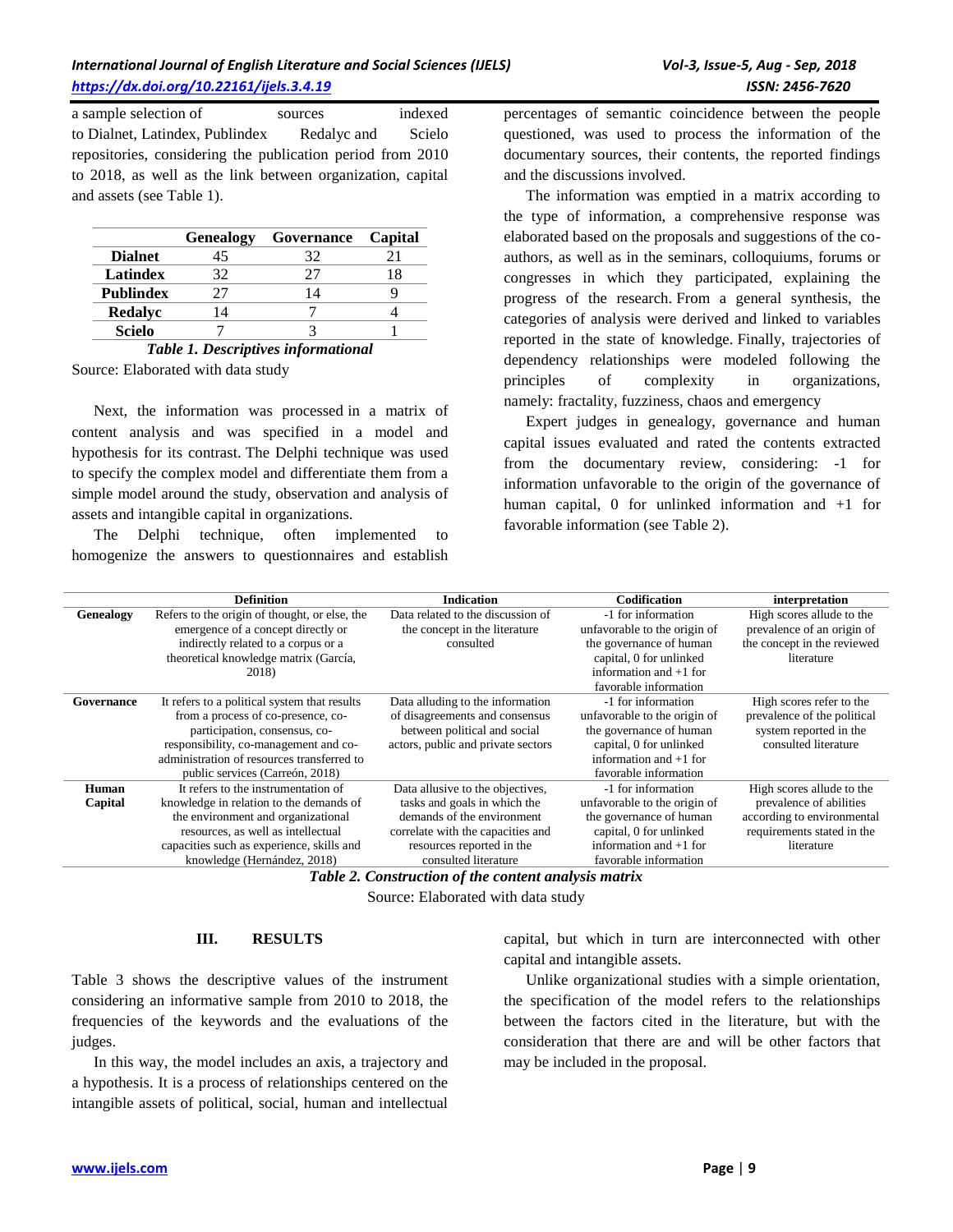| E                  | М   | D   | S   | K   | Genealogy                                   | Governance                                  | Capital                                              |
|--------------------|-----|-----|-----|-----|---------------------------------------------|---------------------------------------------|------------------------------------------------------|
| <b>Ethos</b>       | .97 | ,18 | ,17 | .12 | $X^2 = 12,4$ (7gl) p < 0.01                 |                                             |                                                      |
| <b>Aesthesis</b>   | .96 | ,19 | ,15 | ,14 | $X^2 = 11,3$ (8 gl) p < 0.01                |                                             |                                                      |
| <b>Hexis</b>       | ,90 | ,17 | ,18 | .16 | $X^2 = 15,3(9 \text{ gl}) \text{ p} < 0.01$ |                                             |                                                      |
| Eidós              | .91 | ,13 | .18 | ,17 | $[X^2 = 13.1$ (8 gl) p < 0.01               |                                             |                                                      |
| Copresence         | .93 | .16 | ,19 | ,15 |                                             | $X^2 = 14,3$ (8 gl) p < 0.01                |                                                      |
| Coparticipation    | .92 | ,15 | ,15 | ,11 |                                             | $X^2 = 15,2$ (7 gl) p < 0.01                |                                                      |
| <b>Consensus</b>   | .95 | .17 | .16 | .18 |                                             | $X^2 = 12,4$ (6 gl) p < 0.01                |                                                      |
| <b>Stewardship</b> | .96 | .19 | .16 | ,19 |                                             | $X^2 = 12,1(7 \text{ gl}) \text{ p} < 0.01$ |                                                      |
| Comanagement       | .90 | ,12 | ,13 | ,16 |                                             | $X^2 = 15,2$ (8 gl) p < 0.01                |                                                      |
| Coadministration   | .97 | ,19 | ,12 | .16 |                                             | $X^2 = 11.8$ (9 gl) p < 0.01                |                                                      |
| <b>Talent</b>      | .93 | .17 | .17 | ,19 |                                             |                                             | $X^2 = 10,1$ (8 gl) p < 0.01                         |
| <b>Experience</b>  | .92 | ,15 | .10 | ,10 |                                             |                                             | $X^2 = 10,8$ (8 gl) p < 0.01                         |
| <b>Ability</b>     | .93 | .16 | ,15 | .14 |                                             |                                             | $X^2 = 13,4(7 \text{ gl}) p < 0.01$                  |
| Knowledge          | .90 | ,19 | ,14 | ,13 |                                             |                                             | $X^2 = 10, 1 (7 \text{ gl}) p < 0.01$                |
| Lovalty            | .96 | ,17 | ,13 | .12 |                                             |                                             | $\left[ X^2 = 15, 2 (9 \text{ gl}) p < 0.01 \right]$ |

# *Table 3. Descriptions of the content analysis matrix*  Fuente: Elaborated with data study

It should be noted that while in simple models an antecedent and a consequent is identifiable in terms of dependence relations or correlations, in the specification of a complex model it is necessary to demonstrate the systematic repetition of relations between the elements.

In this way, the specification proposal with a complex sense is read as the relationship between intangible assets, including capital, that give value to an organizational process, as well as the dynamics of these assets and capital at the time they are observed.

In that sense, another methodological distinction would be that it is possible to "photograph" the dynamism of the factors of a complex model or network, but if the intention is to anticipate their trajectories and conformation of structures, then a systematic observation of the relations between capitals will be necessary. and intangible assets.

Thus, the specification of a simple model requires conceptual and theoretical encapsulation of the variables to establish a hypothetical trajectory of correlations, but in a complex model, the replacement of the variable by another one is observed, the camouflage of one by another, or, the absorption of some in others.

It is because of this fuzzy logic that in organizations intangible assets and capital are not susceptible to being controlled or manipulated, much less directed or conditioned by power and influence structures, demands and resources, or by means of motivation instruments.

Assets and intangible capital can only be observed when a process is so striking that it requires a review and reconstruction of the facts. This is the case of innovation that emerges in the face of crises, but which does not guarantee overcoming it because they can intensify their effects on the organization.

In the case of assets and intangible capital, creativity has been observed as a precedent for innovation, but creativity can arise after the diffusion of innovation within the organization.

Experience is another intangible element that has been observed as a determinant of innovative strategies, but such proposals usually emerge in decision makers or executors without previous experience, often arising from a hunch or intuition.

It is by this logic that the specification of a complex model is more than provisional, transitory and preliminary. It is only possible to notice that the origin of the innovation process is in the intangible assets and capitals, but the order of these does not matter if they re-observe the facts or check their records.

It is only possible to record so many observations and infer some repetition pattern that indicates in a period of observation a network, trajectory or constant relationship between the elements that make up the specified model.

The key to carry out this registry is that unlike simple models that seek a direct and causal path, complex models are distinguished by developing indirect routes, little observed, almost never recorded, much less expected relationships between variables if is that they have not mutated or merged during the observation period.

In the case of an organization, economic crises, regionalist and mutilateralist policies are ideal scenarios for observing the behavior of organizations, understanding their logic and complex dynamism from the records of their assets and intangible capital.

Although in a complex organization their assets and intangible capitals are not as important as the possible relationships between these elements, it is necessary to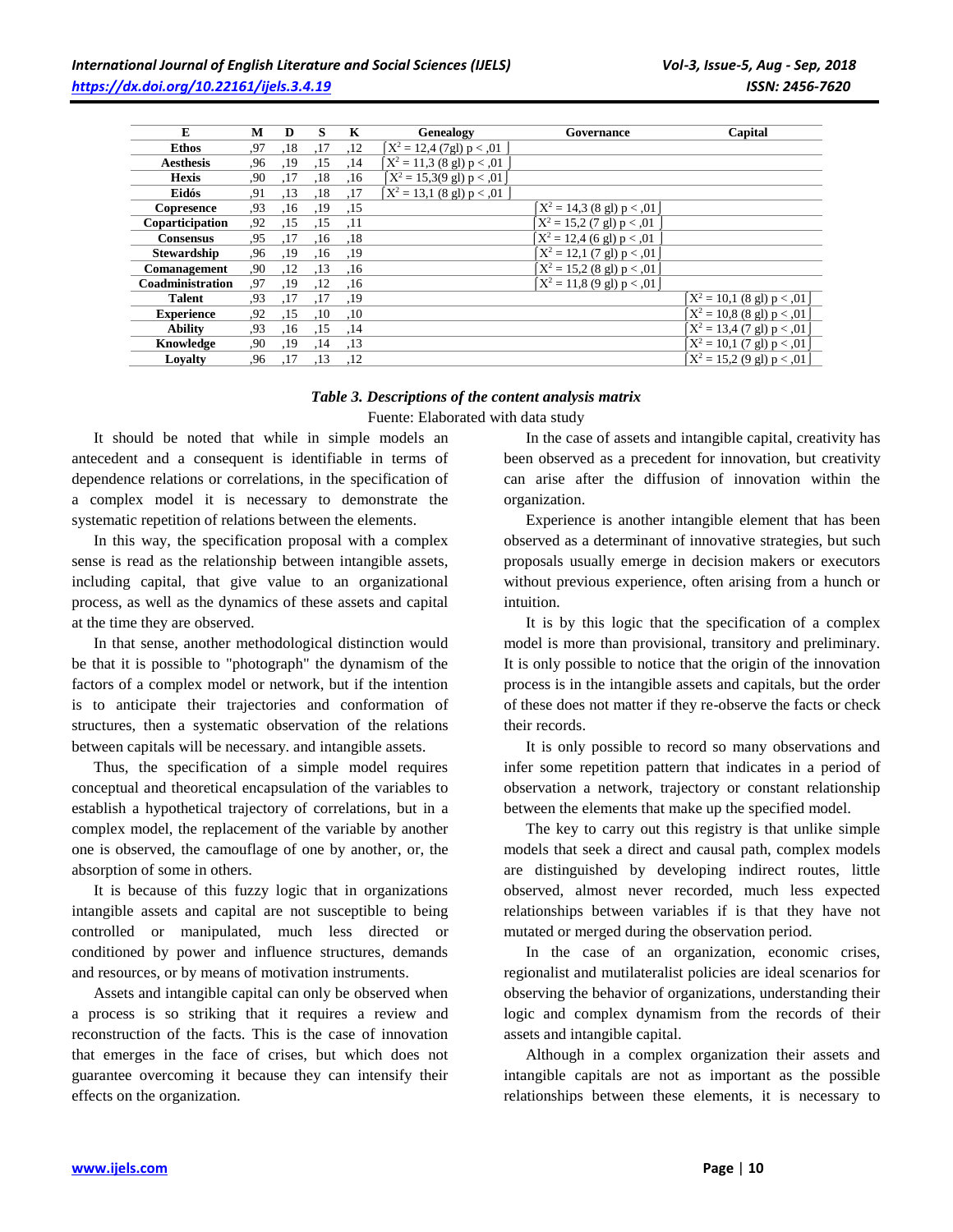study from a simple model to the organization. In this simple way, organizations would have as intangible assets their political capital that refers to the relations of power and influence between those who decide and execute those decisions.

In the case of relationships where coercive instruments prevail, such as hierarchy of command, unidirectional communication, resistance to change or limiting paradigms. Precisely, if the climate of relations prevails over the climate of support, the climate of tasks or the climate of goals, then it is possible to observe the social capital that coexists with political capital in organizations.

In this sense, social capital is not only cooperation, solidarity and support, but also involves a process of empathy, trust, commitment, satisfaction and happiness that articulates negative and positive emotions towards leaders, colleagues or organizational processes.

As the individual can articulate political capital and social capital, it will reflect their capabilities, or in other words, their human capital, which refers to their academic and professional training, their work and relational experience, as well as their intelligent management. of their emotions in the dynamics of the organization, decisionmaking focused on objectives, tasks and goals, or simply their level of commitment to any challenge or opportunity.

If this individual goes beyond the demonstration of their capabilities and systematizes them so that future generations or colleagues can build a proposal based on their contributions, then we speak of an intellectual capital that, because it is specialized knowledge, only it is achievable through scrutiny and contrast of objectives with goals, climates of relationships with task climates, or, when establishing initiatives based on the demands of the environment. Intellectual capital refers to proven solutions that can be carried out with high efficiency, effectiveness and effectiveness.

# **IV. FINAL CONSIDERATIONS**

The contribution of this work to the state of theoretical, conceptual and empirical knowledge lies in the specification of a complex model for the observation and analysis of assets and intangible capital in organizations.

However, the intentional selection of the literature consulted and the processing of the information through the Delphi technique limit the findings. It is a study that is complemented with the exploration and contrast of factorial structures, the dependency relationships between constructs and indicators, as well as the incidence of these factors with others in a theoretical and conceptual logic, supported by the findings reported in the literature consulted.

Therefore, a non-experimental, cross-sectional and exploratory study of the factors underlying the complexity indicators is required; fractalidad, autorganización, recursion or fuzziness, but not with methods and techniques with which simple models are tested, but with complex parameters such as meta-analysis or data mining.

As assets and intangible capital are complex phenomena; dynamic, recursive, autorganizative, chaotic or fractal, a review of the findings in a given period is required, as well as the observation of the largest possible number of events with the intention of establishing constants that can be encapsulated by the parameters of complexity.

#### **REFERENCES**

- [1] Aguilar, J. A., Pérez, M. I., Pérez, G., Morales, M. L. y García, C. (2018). Gobernanza de las redes de conocimiento: Contrastación de un modelo para el estudio de la formación consensuada. *Alternativas, 40,*  24-50
- [2] Bustos, J. M., Ganga, F. A., Llamas, B. y Juárez, M. (2018). Contrastación de un modelo de decisión prospectiva e implicaciones para una gobernanza universitaria. *Margen, 89,* 1-16
- [3] Carreón J. (2016). Human development: Governance and social entrepreneurship. Mexico: UNAM-ENTS
- [4] Carreón, J. (2013). Discourses on labor migration, return and social reincession based on group identity in Xilitla, micro-region of Huasteca Potosina (Mexico). In L. Cano (coord.). Poverty and social inequality. Challenges for the reconfiguration of social policy. (pp. 153-174). Mexico: UNAM-ENTS
- [5] Carreón, J., De la Cruz, PI & De los Santos, M. (2015). The administration of social fears. Contrasts of a model of perception of insecurity in Mexico. Ehquity, 4, 31-60
- [6] Carreón, J., Hernández, J. y García, C. (2018). Governance of Intangible Capitals. *International Journal of English Literature & Social Science, 3 (4),*  1-16
- [7] Carreón, J., Hernández, J., Castillo, B. & García, C. (2015). Contrast of an intentional network model. Alternatives in Psychology, 8 (33), 50-65
- [8] Carreón, J., Hernández, J., Quintero, ML, García, C. & Mejía, S. (2016). Knowledge networks around organizational complexity: learning self-regulation,